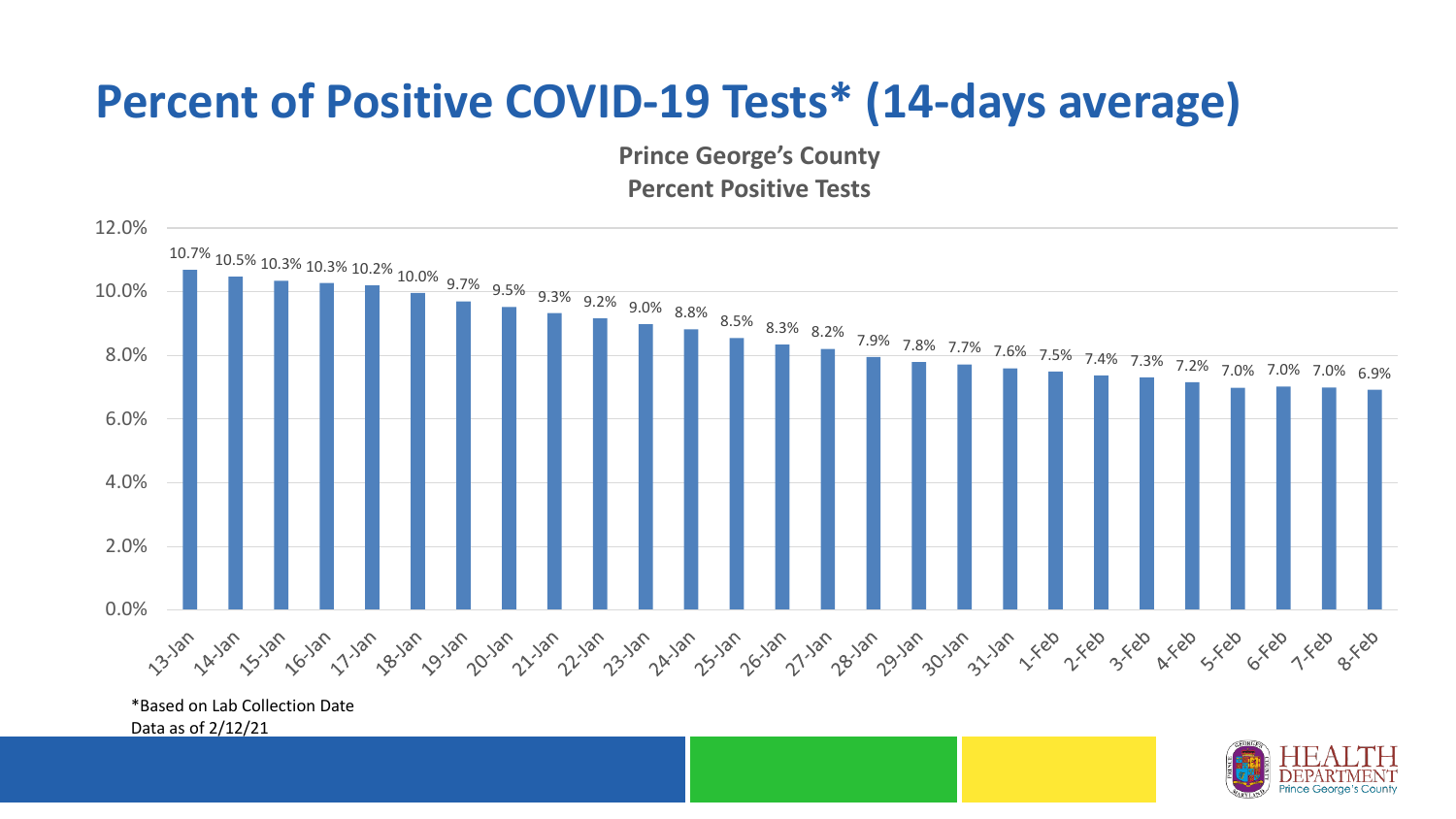## **COVID-19 Cases\* Prince George's County (14-day average)**

**Prince George's County Average New COVID-19 Cases per Day**



\*Based on Lab Collection Date

Data as of 2/12/21